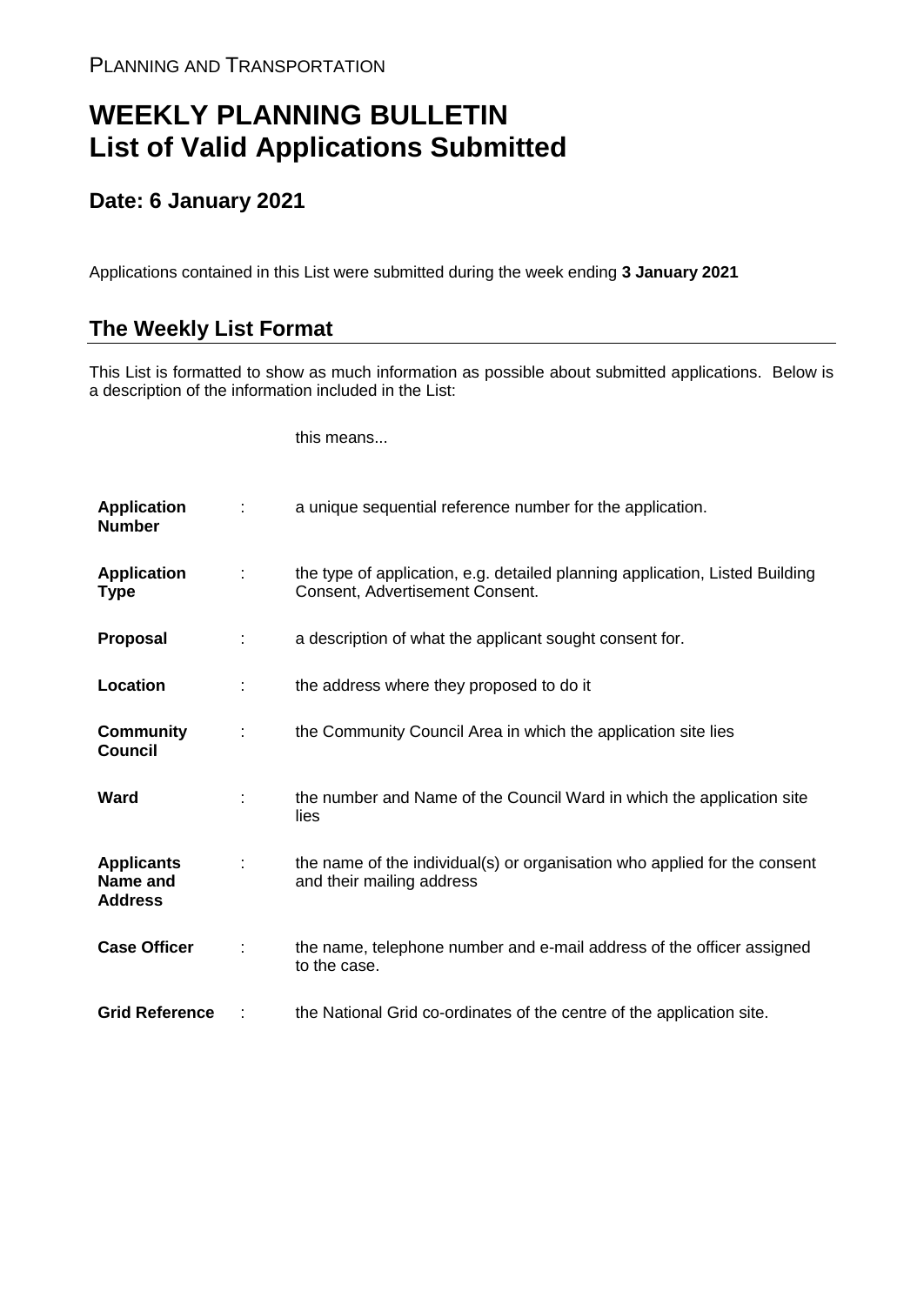| <b>Application No</b>                                                                                                                                      |                       | : P/20/0608/FUL Earliest Date of                                                                                                                                                                                                                                                                                                                                           | <b>Decision</b> |                        | 14 January 2021          |
|------------------------------------------------------------------------------------------------------------------------------------------------------------|-----------------------|----------------------------------------------------------------------------------------------------------------------------------------------------------------------------------------------------------------------------------------------------------------------------------------------------------------------------------------------------------------------------|-----------------|------------------------|--------------------------|
| <b>Application Type</b><br><b>Proposal</b><br><b>Location</b><br><b>Community Council</b><br><b>Ward</b><br><b>Applicant</b><br><b>Agent</b>               |                       | <b>Planning Permission</b><br>Erection of Valet Workshop Building<br>Frasers Of Falkirk Glasgow Road Falkirk FK1 4JQ<br>No Community Council<br>06 - Falkirk North<br>: Frasers Of Falkirk Ltd                                                                                                                                                                             |                 | <b>Hierarchy Level</b> | Local                    |
| <b>Case Officer</b>                                                                                                                                        | $\mathbb{Z}^{\times}$ | Julie Seidel (Tel. 01324 504880)<br>e-mail: julie.seidel@falkirk.gov.uk                                                                                                                                                                                                                                                                                                    |                 |                        |                          |
| <b>Grid Reference</b>                                                                                                                                      |                       | : 285777 680814<br><b>View the application details</b>                                                                                                                                                                                                                                                                                                                     |                 |                        |                          |
| <b>Application No</b>                                                                                                                                      |                       | : P/20/0610/CPL Earliest Date of                                                                                                                                                                                                                                                                                                                                           | <b>Decision</b> |                        | 5 January 2021           |
| <b>Application Type</b>                                                                                                                                    |                       | Certificate of Lawful Use -<br>Proposed                                                                                                                                                                                                                                                                                                                                    |                 | <b>Hierarchy Level</b> | <b>Not</b><br>Applicable |
| <b>Proposal</b><br>Location<br><b>Community Council</b><br><b>Ward</b><br><b>Applicant</b><br><b>Agent</b><br><b>Case Officer</b><br><b>Grid Reference</b> |                       | <b>Extension to Dwellinghouse</b><br>20 Gibsongray Street Falkirk FK2 7LN<br>Langlees, Bainsford and New Carron<br>06 - Falkirk North<br>Mr C Millar<br>Poplar Design & Build Ltd<br>John Raeburn 12 Tanna Drive Glenrothes KY7 6FX<br>: Stephen McClure (Tel. 01324 504702)<br>e-mail: stephen.mcclure@falkirk.gov.uk<br>288486 681325<br>View the application details    |                 |                        |                          |
| <b>Application No</b>                                                                                                                                      |                       | P/20/0612/FUL Earliest Date of                                                                                                                                                                                                                                                                                                                                             | <b>Decision</b> |                        | 12 February 2021         |
| <b>Application Type</b><br><b>Proposal</b><br>Location<br><b>Community Council</b><br><b>Ward</b><br><b>Applicant</b><br><b>Agent</b>                      |                       | : Planning Permission<br>The Erection of a Manufacturing Facility (Class 5), Ancillary Office<br>(Class 4) and Associated Development<br>Earls Gate Park Beancross Road Grangemouth<br><b>Grangemouth Community Council</b><br>02 - Grangemouth<br><b>Piramal Pharma Solutions</b><br><b>Ironside Farrar Ltd</b><br>FAO Albert Muckley 111 McDonald Road Edinburgh EH7 4NW |                 | <b>Hierarchy Level</b> | <b>National</b>          |
| <b>Case Officer</b><br><b>Grid Reference</b>                                                                                                               |                       | Julie Seidel (Tel. 01324 504880)<br>e-mail: julie.seidel@falkirk.gov.uk<br>291642 681166<br>View the application details                                                                                                                                                                                                                                                   |                 |                        |                          |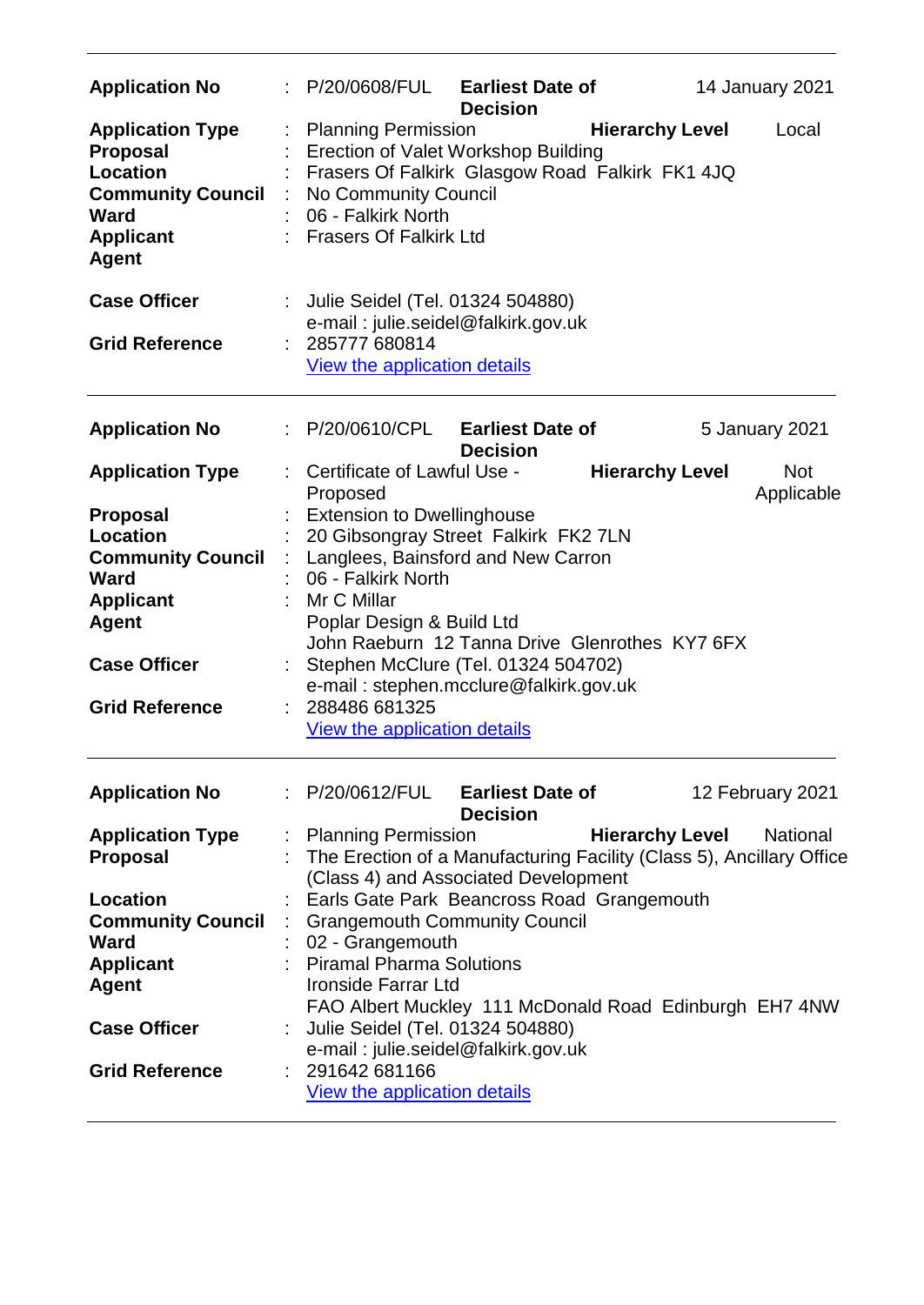| <b>Application No</b>                                                                                                                                                                 | P/20/0618/FUL                                                                                                                                                                                                                                                                                                                                                                                                         | <b>Earliest Date of</b><br><b>Decision</b> |                        | 5 January 2021   |
|---------------------------------------------------------------------------------------------------------------------------------------------------------------------------------------|-----------------------------------------------------------------------------------------------------------------------------------------------------------------------------------------------------------------------------------------------------------------------------------------------------------------------------------------------------------------------------------------------------------------------|--------------------------------------------|------------------------|------------------|
| <b>Application Type</b><br><b>Proposal</b><br>Location<br><b>Community Council</b><br><b>Ward</b><br><b>Applicant</b><br><b>Agent</b><br><b>Case Officer</b><br><b>Grid Reference</b> | <b>Planning Permission</b><br><b>Extension to Dwellinghouse</b><br>29 Prospecthill Road Falkirk FK1 5NA<br><b>Falkirk South</b><br>07 - Falkirk South<br>Mr G Henderson<br><b>T-Square Architectural Services</b><br>FAO Stuart Banks 70 Bells Burn Avenue Linlithgow EH49 7LB<br>Katherine Chorley (Tel. 01324 504704)<br>e-mail: katherine.chorley@falkirk.gov.uk<br>288071 678607<br>View the application details  |                                            | <b>Hierarchy Level</b> | Local            |
| <b>Application No</b>                                                                                                                                                                 | : P/20/0619/FUL                                                                                                                                                                                                                                                                                                                                                                                                       | <b>Earliest Date of</b><br><b>Decision</b> |                        | 22 December 2020 |
| <b>Application Type</b><br><b>Proposal</b><br>Location<br><b>Community Council</b><br>Ward<br><b>Applicant</b><br><b>Agent</b><br><b>Case Officer</b><br><b>Grid Reference</b>        | <b>Planning Permission</b><br><b>Extensions to Dwellinghouse</b><br>14 Guthrie Crescent Larbert FK5 4GE<br>: Larbert, Stenhousemuir and Torwood<br>05 - Bonnybridge and Larbert<br>Mr David Ure<br>D & H Design Ltd<br>David Hall 5 Shamrock Street Dunfermline KY12 0JQ<br>Katherine Chorley (Tel. 01324 504704)<br>e-mail: katherine.chorley@falkirk.gov.uk<br>285655 682558<br><b>View the application details</b> |                                            | <b>Hierarchy Level</b> | Local            |
| <b>Application No</b>                                                                                                                                                                 | P/20/0620/FUL                                                                                                                                                                                                                                                                                                                                                                                                         | <b>Earliest Date of</b><br><b>Decision</b> |                        | 13 January 2021  |
| <b>Application Type</b><br><b>Proposal</b><br>Location<br><b>Community Council</b><br><b>Ward</b><br><b>Applicant</b><br><b>Agent</b><br><b>Case Officer</b><br><b>Grid Reference</b> | <b>Planning Permission</b><br><b>Extension to Dwellinghouse</b><br>9 Mellock Crescent Maddiston Falkirk FK2 0RH<br>Maddiston<br>09 - Upper Braes<br>Mr George Hardie<br><b>Convery Prenty Architects</b><br>Steve Convery 231 St Vincent Street Glasgow G2 5QY<br>John Cooney (Tel. 01324 504705)<br>e-mail: john.cooney@falkirk.gov.uk<br>294271 676938<br>View the application details                              |                                            | <b>Hierarchy Level</b> | Local            |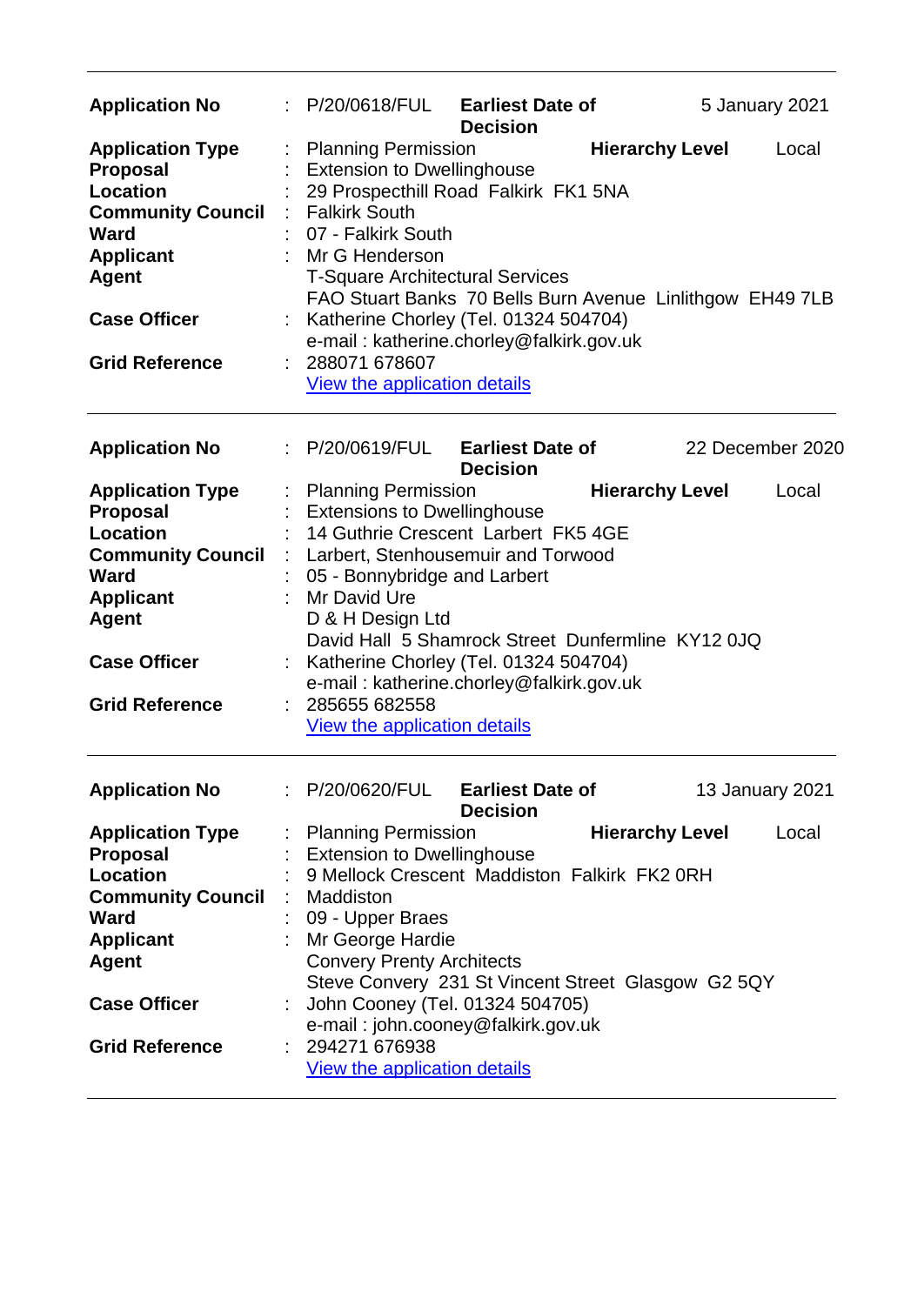| <b>Application No</b>                                                                                                                        |   | P/20/0632/FUL                                                                                                                                                                                                                                                                                     | <b>Earliest Date of</b><br><b>Decision</b> |                        | 5 January 2021         |            |
|----------------------------------------------------------------------------------------------------------------------------------------------|---|---------------------------------------------------------------------------------------------------------------------------------------------------------------------------------------------------------------------------------------------------------------------------------------------------|--------------------------------------------|------------------------|------------------------|------------|
| <b>Application Type</b><br><b>Proposal</b><br><b>Location</b><br><b>Community Council</b><br><b>Ward</b><br><b>Applicant</b><br><b>Agent</b> |   | <b>Planning Permission</b><br><b>Extension to Dwellinghouse</b><br>7 Grenville Court Falkirk FK1 5JA<br>No Community Council<br>07 - Falkirk South<br>Mr David Hamilton<br>FK1 Design Ltd<br>Barry Sturrock Aretlea 233 Grahamsdyke Street Laurieston<br>Falkirk FK2 9NA                          |                                            | <b>Hierarchy Level</b> |                        | Local      |
| <b>Case Officer</b>                                                                                                                          |   | John Cooney (Tel. 01324 504705)<br>e-mail: john.cooney@falkirk.gov.uk                                                                                                                                                                                                                             |                                            |                        |                        |            |
| <b>Grid Reference</b>                                                                                                                        |   | 287866 679961<br>View the application details                                                                                                                                                                                                                                                     |                                            |                        |                        |            |
| <b>Application No</b>                                                                                                                        | ÷ | P/20/0640/LBC                                                                                                                                                                                                                                                                                     | <b>Earliest Date of</b><br><b>Decision</b> |                        | <b>26 January 2021</b> |            |
| <b>Application Type</b>                                                                                                                      | ÷ | Listed Building Consent                                                                                                                                                                                                                                                                           |                                            | <b>Hierarchy Level</b> |                        | <b>Not</b> |
| <b>Proposal</b>                                                                                                                              |   | Partial Demolition and Extension to Warehouse Building for Use a<br>Visitor Centre/Experience (Amendment to Listed Building<br>Consent P/18/0376/LBC                                                                                                                                              |                                            |                        |                        | Applicable |
| Location<br><b>Community Council</b><br><b>Ward</b><br><b>Applicant</b><br><b>Agent</b><br><b>Case Officer</b>                               |   | Former Rosebank Distillery Camelon Road Falkirk<br>No Community Council<br>07 - Falkirk South<br>Mr Mike Younger<br><b>Garth Fitzsimons</b><br>5 Forres Street Edinburgh United Kingdom EH3 6DE<br>John Cooney (Tel. 01324 504705)<br>e-mail: john.cooney@falkirk.gov.uk                          |                                            |                        |                        |            |
| <b>Grid Reference</b>                                                                                                                        |   | 287661 680291<br>View the application details                                                                                                                                                                                                                                                     |                                            |                        |                        |            |
| <b>Application No</b>                                                                                                                        |   | : P/20/0641/FUL                                                                                                                                                                                                                                                                                   | <b>Earliest Date of</b><br><b>Decision</b> |                        | <b>26 January 2021</b> |            |
| <b>Application Type</b><br><b>Proposal</b>                                                                                                   |   | <b>Planning Permission</b><br>Partial Demolition and Extension to Warehouse Building for Use a<br>Visitor Centre/Experience (Amendment to Planning Permission<br>P/18/0371/FUL                                                                                                                    |                                            | <b>Hierarchy Level</b> |                        | Local      |
| <b>Location</b><br><b>Community Council</b><br><b>Ward</b><br><b>Applicant</b><br><b>Agent</b><br><b>Case Officer</b>                        |   | Former Rosebank Distillery Camelon Road Falkirk<br>No Community Council<br>07 - Falkirk South<br>Ian Macleod Distillers Ltd<br><b>Michael Laird Architects</b><br>FAO Garth Fitzsimons 5 Forres Street Edinburgh EH3 6DE<br>John Cooney (Tel. 01324 504705)<br>e-mail: john.cooney@falkirk.gov.uk |                                            |                        |                        |            |
| <b>Grid Reference</b>                                                                                                                        |   | 287661 680291<br><b>View the application details</b>                                                                                                                                                                                                                                              |                                            |                        |                        |            |